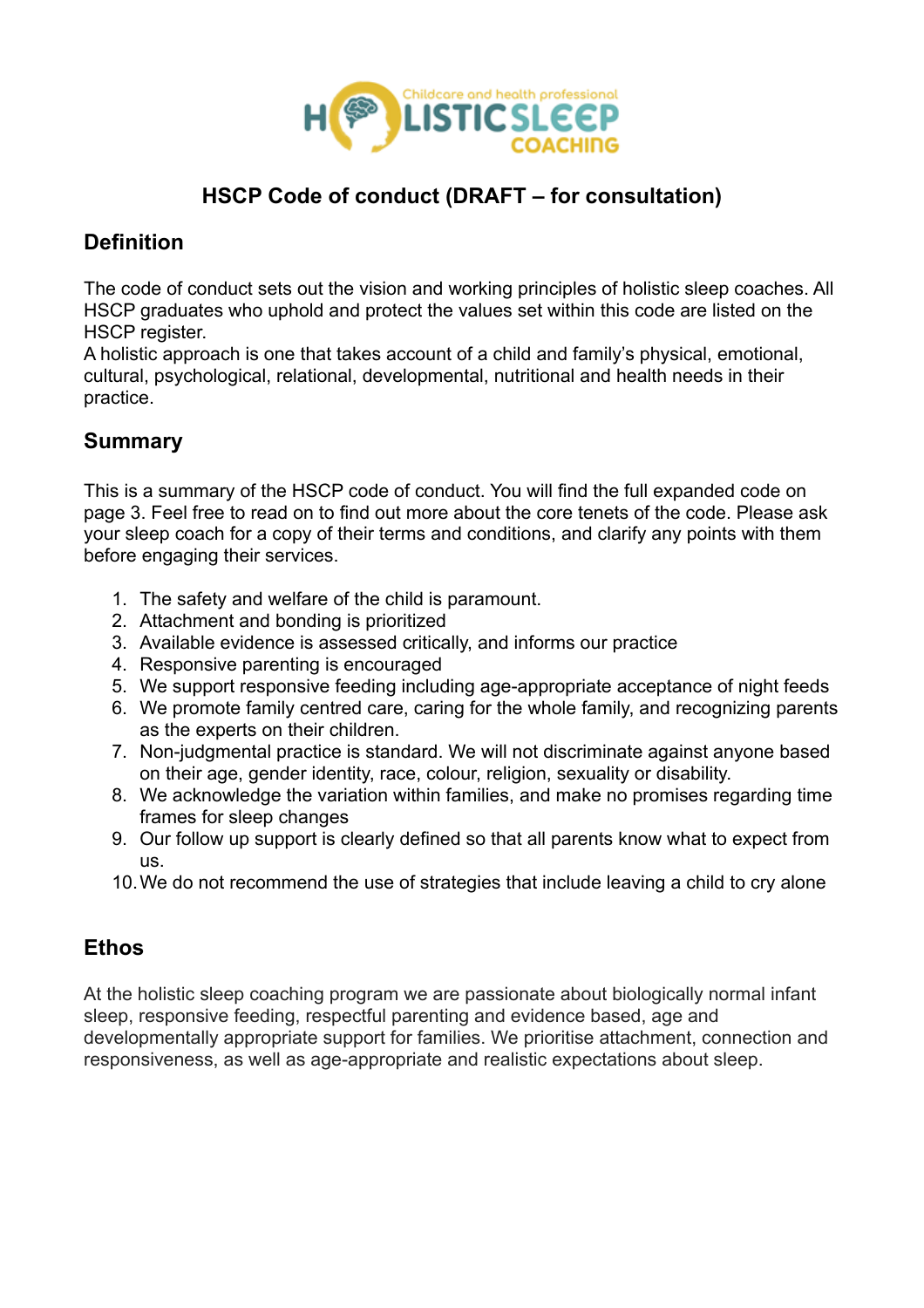

## **Scope of practice**

- Holistic sleep coaches do not seek to give medical advice, or make a diagnosis of any type of pathology.
- An HSCP trained sleep coach will work with a family, providing education, support and information.
- They do not give prescriptive advice or recommendations that are not wholly in line with the values and principles of the parents they work with.
- HSCP trained practitioners may refer to themselves as educators, specialists, consultants or coaches.
- An HSCP practitioner recognizes their scope of practice and may refer to other more suitably qualified professionals in order to support families to get the most appropriate care.

### **What makes us different?**

We believe in prioritizing a sensitive approach to parenting that puts a child's needs first. We also believe that sometimes waiting it out is not right for some families. We do not draw firm lines around when it is or is not appropriate to make changes to sleep, as we fully believe that very family and every context is different. However, we appreciate that some parents need some reassurance around what they can expect from their sleep coach.

Here are some general principles:

- We are guided by the best interests of children
- We are aware of the evidence for normal infant night feeding, waking and sleep patterns, and will not seek to push children into a pattern that is not age-appropriate
- We are compassionate to families
- We seek to find creative solutions to coping with sleep
- We provide education and reassurance about normal infant sleep, and suggest pragmatic options to make this easier
- We recognize that not everyone has the privilege of partner, family and community support
- We know that parents can be supported by ensuring they have good mental health support, self-care strategies, and understand how to improve their own sleep
- We always look for underlying causes that might explain a particularly challenging sleep pattern
- We acknowledge that parents may be struggling, but our strategies will never include a non-response, even if this means a slower process
- We offer options, tools and ideas appropriate to the age, developmental stage, family set up, parenting choices and urgency of the situation
- We recognise and understand that all families are different, and some are in desperate situations. We do our best to support those families with compassion, holding the dual priorities of children's emotional wellbeing and parental difficulty.
- We acknowledge that there are no easy one-size-fits-all answers